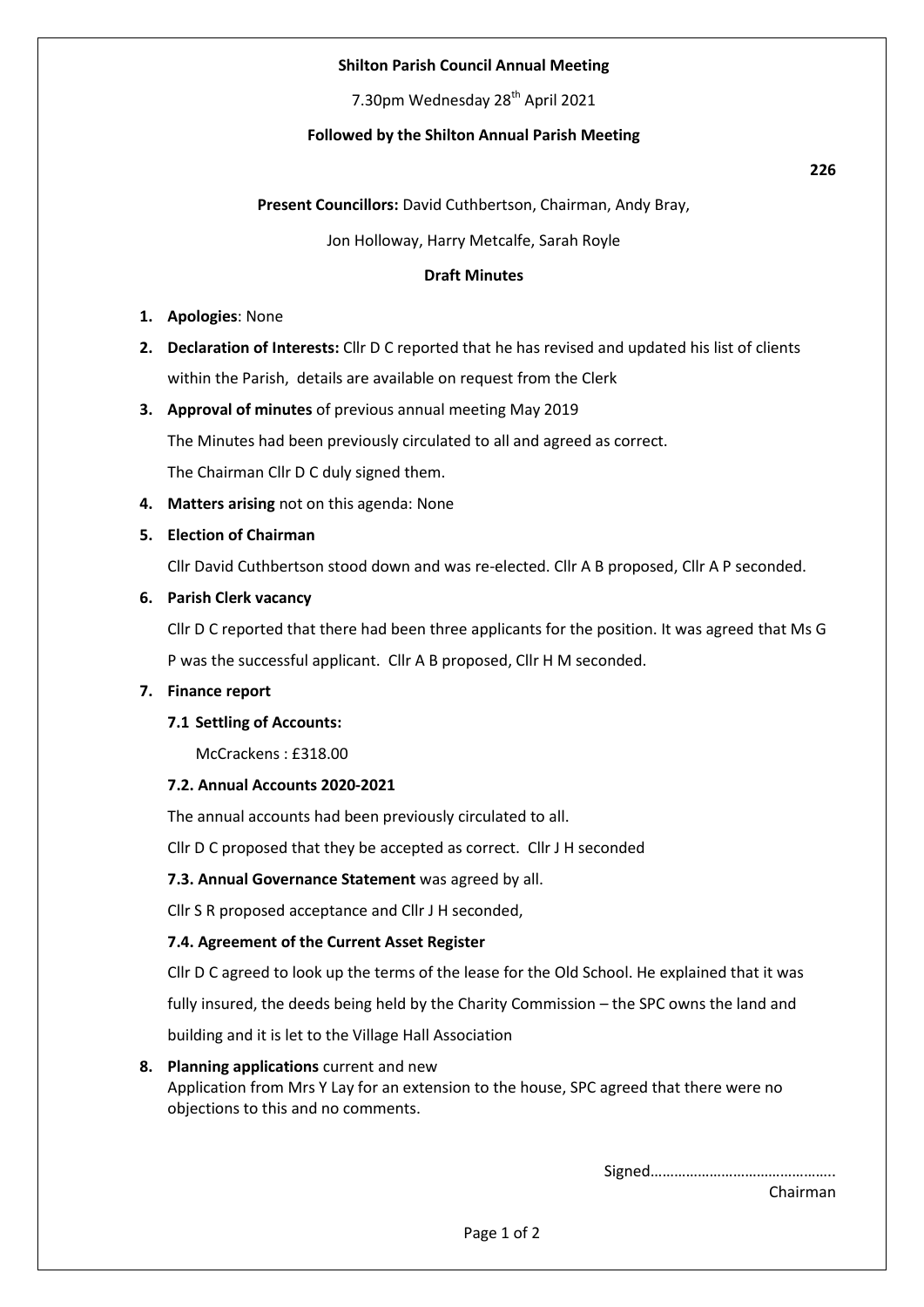**9. Environment** – A proposal concerning environmental measures for Shilton

Cllr Andy Bray reported that SPC had agreed to include environmental issues on its agenda, in-line with the climate emergency declaration and policies adopted by other councils, including WODC.

Cllr A B recommended the formation of an advisory group or sub-committee, to be chaired by a member of SPC, that would raise and discuss ideas with stakeholders, relevant landowners, and parishioners.

Cllr A B said he would welcome involvement from both parishioners and councillors alike as members, and that the Chair to have the remit to work with other councils as necessary on environmental matters.

He suggested that in order to conserve the existing parish there were 4 relevant areas to consider:

# **9.1 Conservation of the existing Parish**

- a) To reduce local flood risks by improving river banks, planting to reduce flooding and **d**eveloping the area along the river banks into a nature reserve
- b) To consider and protect footpaths and bridle paths where there is scope for increasing our network

# **9.2** Reduction of the use of fossil fuel within the village to aid limiting global warming

- a) To consider the Old School's requirement for re-roofing and installation of renewable energy by installing insulation and solar PV to update the Hall.
- b) To distribute information on renewables, facilitating advice and providing links
- c) To consider a community PV project
- d) To consider the provision of bicycle racks
- e) To consider ethical (Green) investments for Public/Community Funds
- f) To replace current street lighting with low energy lights
- g) To consider joining up paths to Carterton to encourage walking

# **9.3 Encourage Biodiversity**

- a) Planting woodland, hedgerows and wildflower areas
- b) Hedgehog re-introduction
- c) Provision of nesting boxes
- d) In-roof or gable nest boxes for swifts or bats in all re-roofing and/or extension projects

# **9.4 Reduce littering and increase recycling**

- **a)** Support the Annual Litter Pick
- **b)** Provision and maintenance of bins throughout the village

There was agreement from the floor that this would be supported. Cllr D C proposed acceptance and Cllr H M seconded. It was agreed that Cllr A B would chair the meetings. Cllrs H M and J H showed their support and residents I L, V B, AP agreed to join the group.

# 10. Date of next meeting May 2022 (date to be confirmed)

The meeting was closed at 8.15 and was followed by the Annual Parish Meeting

Signed……………………………………………

David Cuthbertson, Chair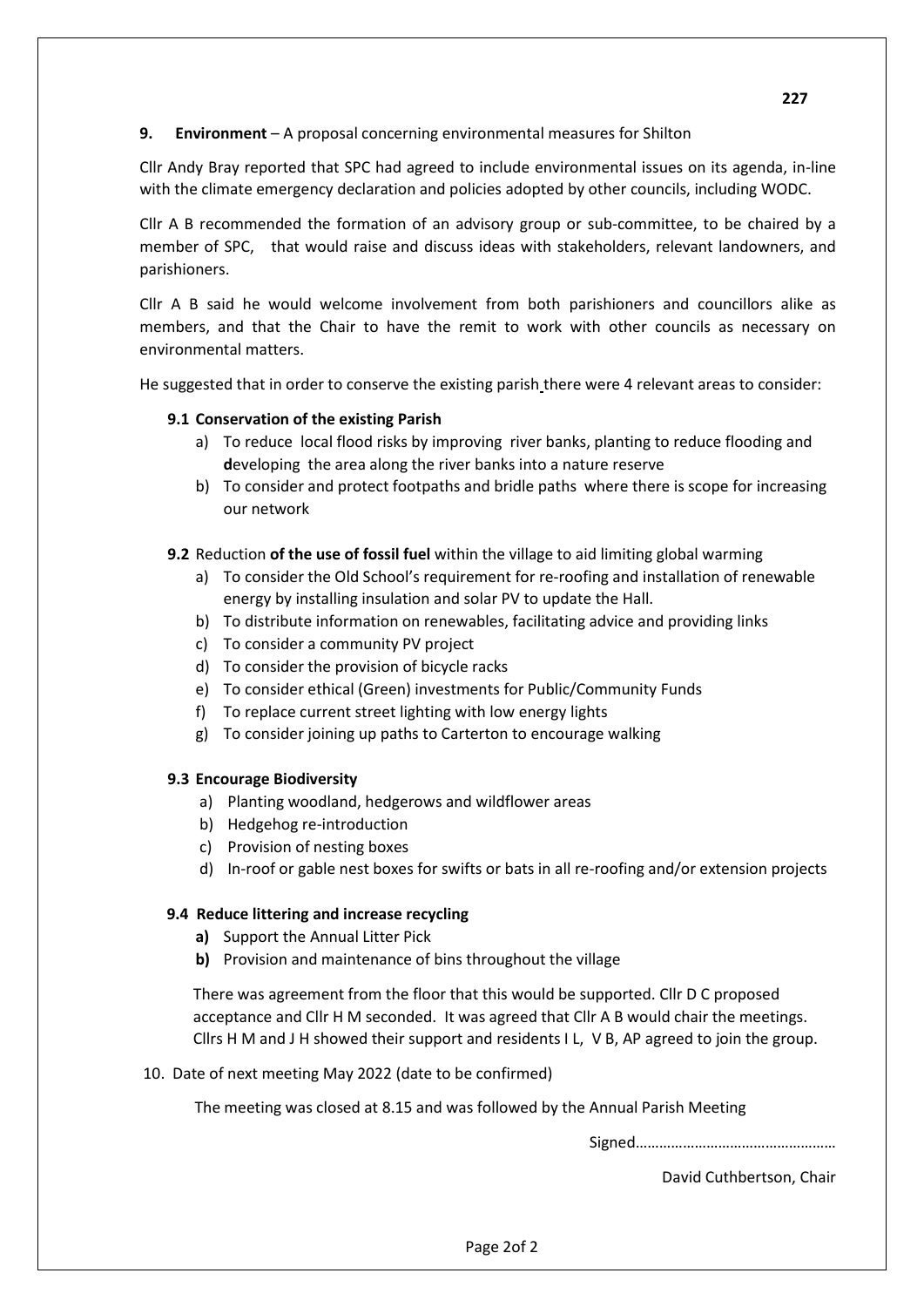# **Shilton Annual Parish Meeting**

Held by Zoom 28th April 2021 **228**

### **Draft Minutes**

### **Present Councillors:**

Mr D Cuthbertson, Chairman, Mr A Bray, Mr J Holloway, Mr H Metcalfe, Mrs S Royle

## **1. Apologies** : None

## **2. Chairman's Welcome**

**3.** The Chairman Cllr D C welcomed all to the meeting and informed the floor that he had been reelected as Chairman.

He reported that although last year had been challenging, SPC had:

- Kept the 2021-2022 Precept as low as possible at £6,600.
- Increased the number of waste and dog bins throughout the village.
- Successfully introduced new speed limits from the A361 through the village and are currently working on reduction of speed with new signs at Shilton Dip.
- With the help of OCC councillor Peter Handle, introduced two gates to reduce traffic speed further
- Advised that The Rose and Crown Pub had been approved by WODC as a village asset.

### **4. Approval of minutes of 2019 Annual Parish meeting**

These had been previously been circulated and agreed by all. Cllr D C proposed acceptance and Cllr J H seconded.

# **5. WODC District Councillor's report**

Cllr Alex Postan re-iterated that it had been a difficult year for all affected by the Pandemic.

- He confirmed that WODC had put measures in place to support as many groups of society affected by Covid.
- WODC had kept the Council tax increase to a minimum.
- He recognised that more needed to be done concerning flood prevention in the District and the relevant flood risks. He agreed that the RAF base could do more to support by clearing out the drains and grills near the Brize Norton airfield.
- Cllr A P said that a meeting was being proposed with Mr L King, WODC chief engineer, to discuss how the flood risks could be minimised.
- He commented that the plans for proposed rail link should have a careful watch as the RAF will support it.

Signed………………………………………..

Chairman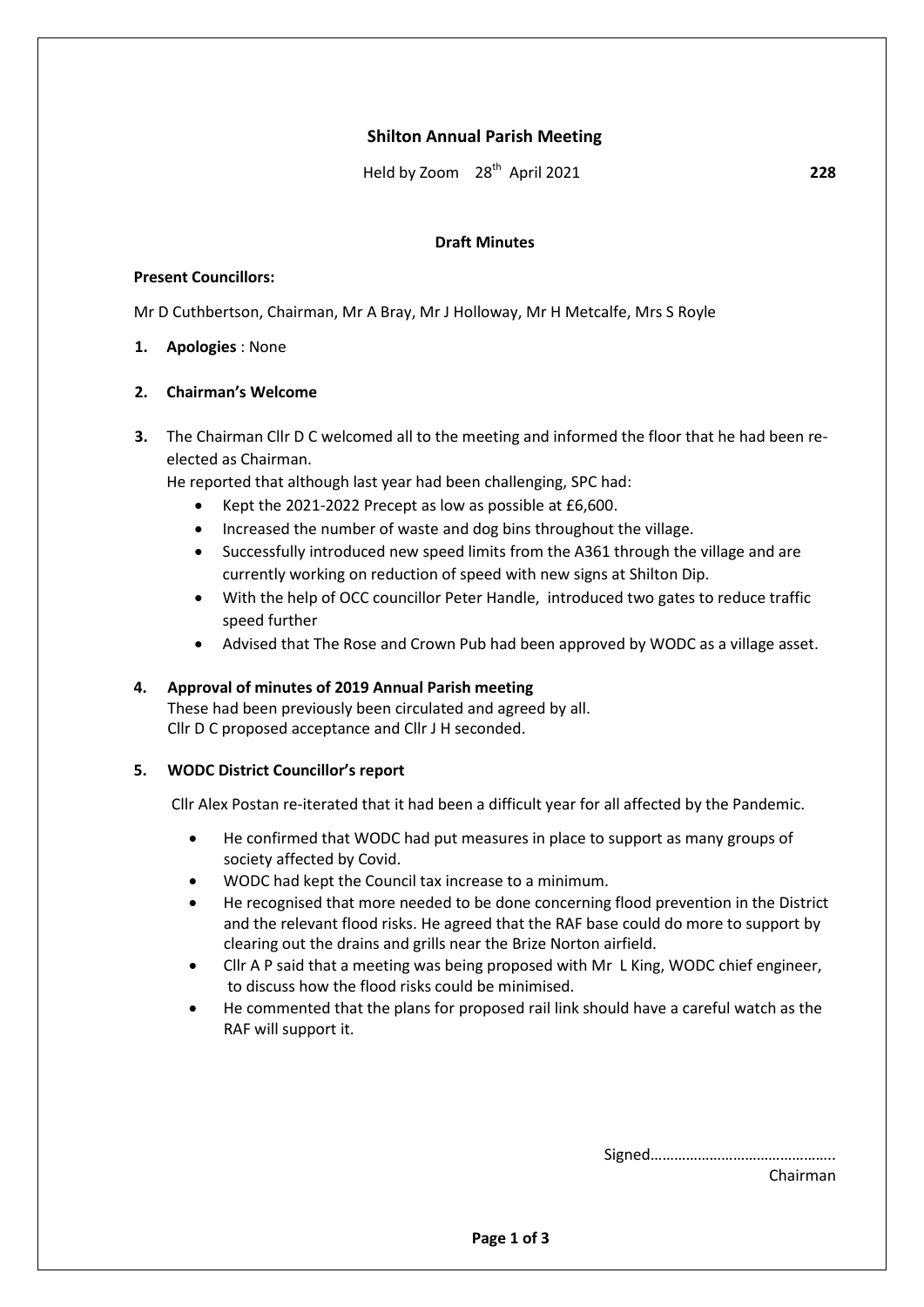## **6. OCC Councillor's report**

- Councillor Nick Field Johnson stated that of the OCC budget of £800million, over 60% was dedicated to Adult Care and that to provide for this, it had been necessary to raise council tax by 3%
- The HGV's ban from Burford High Street has resulted in an 80% reduction of heavy goods vehicles through the town. Cameras have been installed and notices where possible issued.
- He reported a total of 215,886 hours that Thames Water has been reported for dumping untreated sewage from its various overflows .He was surprised that until recently Thames Water was claiming to do this only in exceptional circumstances to stop sewage flooding people's homes.

NFJ said that Thames Water will continue to be criticised for its continual dumping of raw sewage into our rivers, when caused by groundwater infiltration, and not legally permitted. Thames Water has agreed to establish a time-lapse camera on the untreated outfall at the Burford sewage works and have installed new reed beds as a tertiary treatment measure for the treated effluent.

Cllr NFJ commented that the Witney sewage fungus spills from 2019, 2020 and 2021 are also in the long queue of investigation. In the meantime, nothing changes and Thames Water continues to pollute and make a healthy profit.

# **7. Old School Management report**

Cllr D C reported that the Old School has received £10k in Government grants and has declined the  $2^{nd}$  proposed grant.

Cllr DC reported that the building needs to be re-roofed and will require a £30k minimum budget. He said that consideration needs to be given for a new heating system and insulation. Cllr D C requested input from SPC and to take on Cllr A B expertise.

He also commented that due to the current pandemic situation Car boots sales, a major fund contributor, have not been scheduled.

# **8. Welfare Trust report**

Accounts were presented. Cllr D C said funds are available to residents for education purposes.

# **9. Parochial Church Council Report**

Cllr D C reported that the PCC's income is down as there have been no services or collections. Therefore the PCC had spent less than usual. The Parish Share is £8k however this amount was generously donated the Parish Share which helped the finances. The Church building is in good condition considering its great age and has been well maintained over the years. The bell tower has only 2 functioning bells however it is frequently inspected and its timbers are regularly treated.

Signed………………………………………..

Chairman